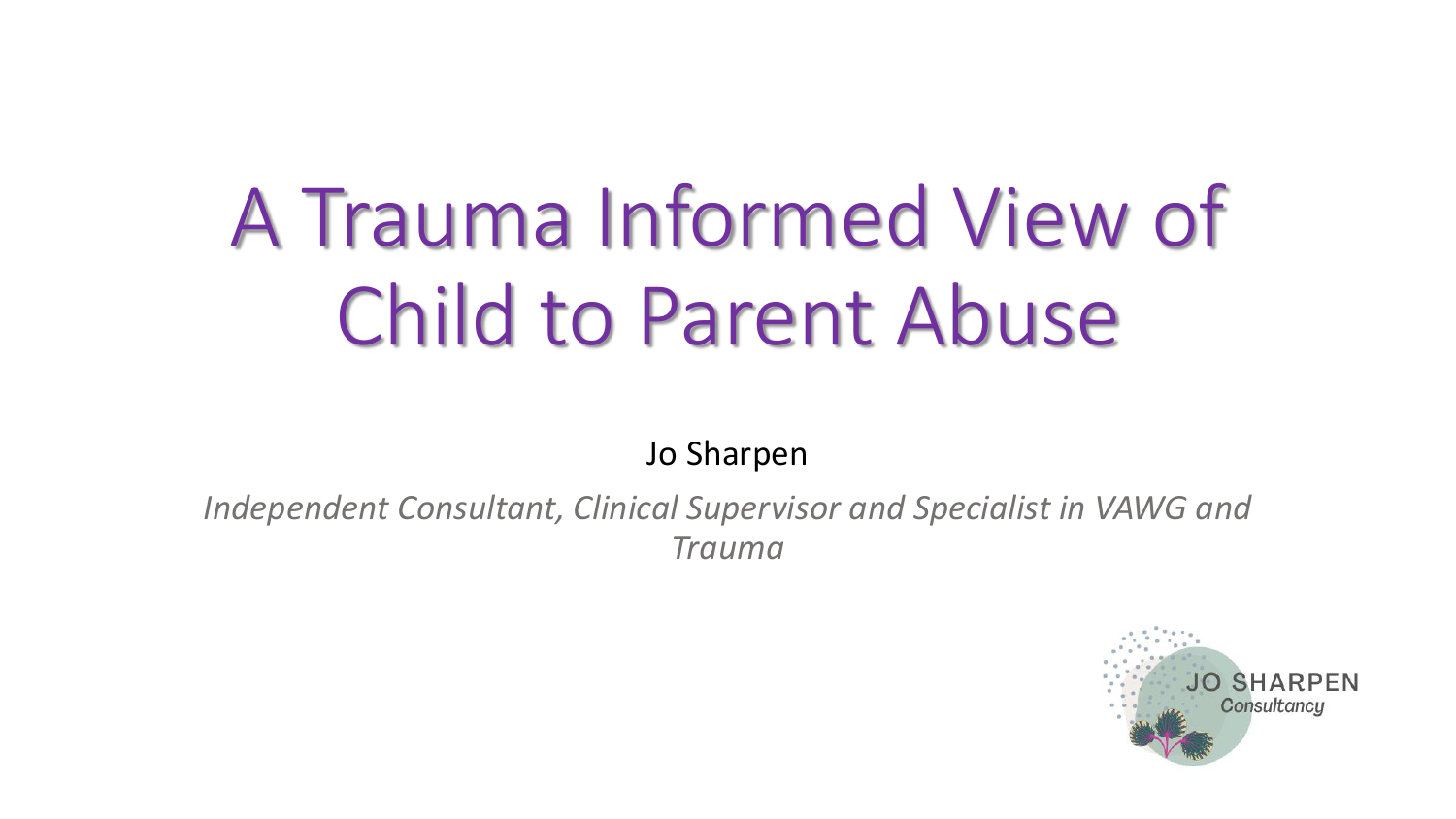### Additional Vulnerabilities

While there is no clear pathway to a child using abusive behaviour do other issues potentially impact on their behaviour?

- 3 children in every classroom have a diagnosable mental disorder (Youngminds, 2018)
- One in 7 teens experience neglect (Children's Society, 2016)
- One in 5 children experience domestic abuse (NSPCC, 2018)
- One child in every class is bereaved (Child Bereavement UK, 2019)
- Up to one in 4 children are living in kinship care (Selwyn, 2011)

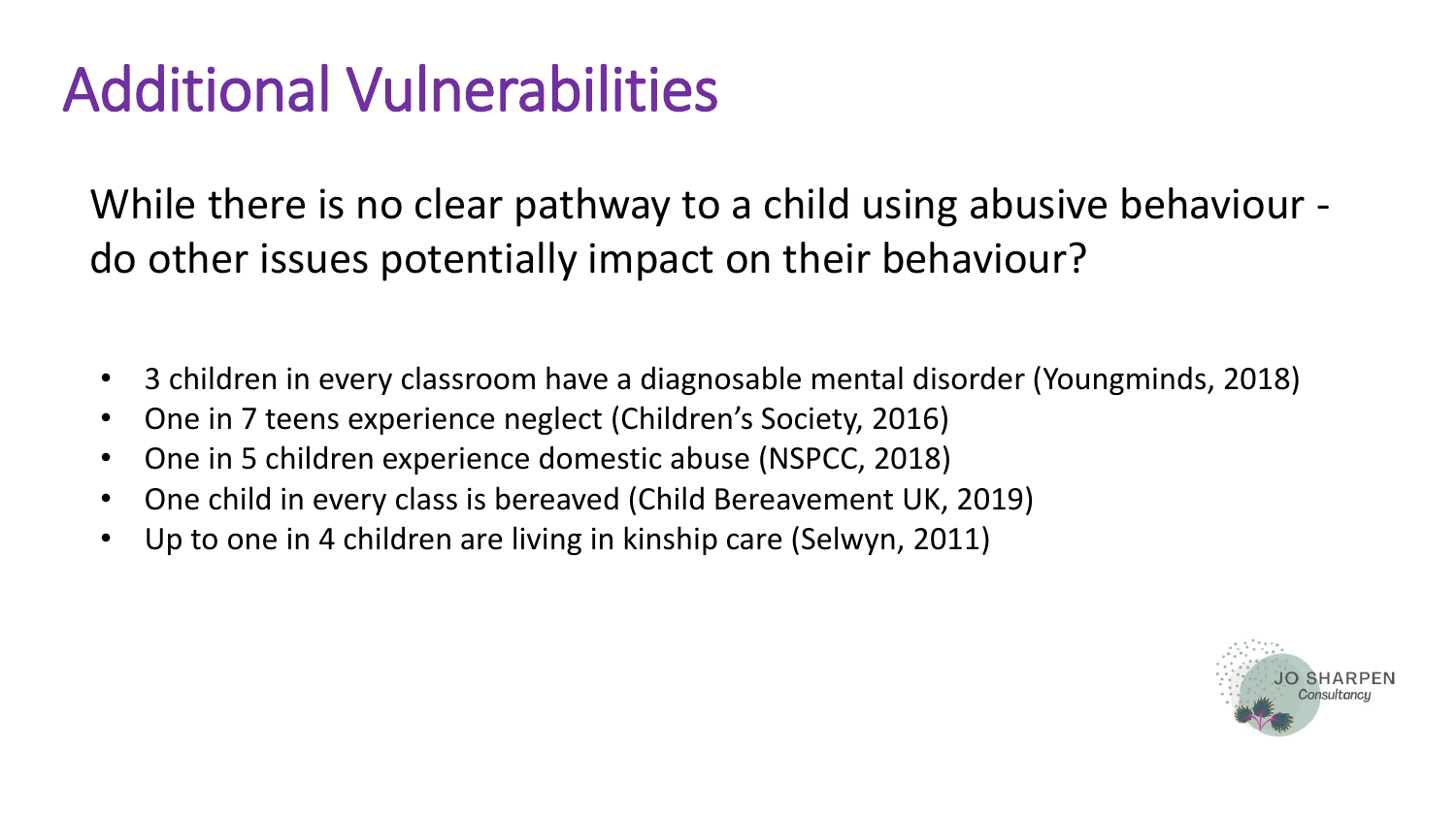#### Key influencing factors within an ecological model



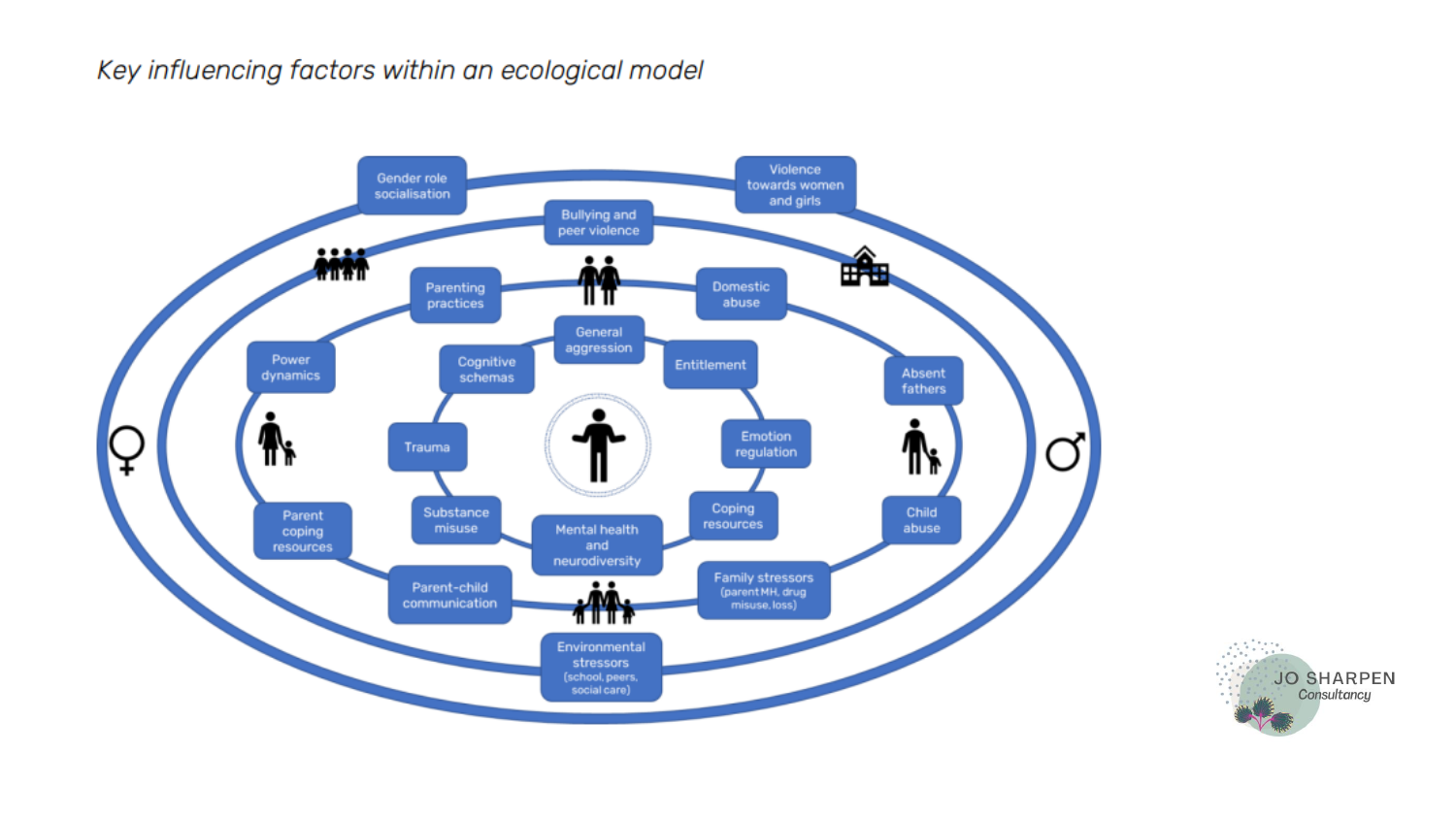### Mis-Direction?

*'A slow and steady erosion of you as their mum….then suddenly they are in control' (Parent on group)*

- Focus on "mental illness"
- Focus on age, gender, and other socio-demographic patterns in offending and victimisation
- Focus on "dysfunctional families"
- Focus on the "cycle of abuse"
- Focus on ACE's

**All of these ignore the impact of trauma as both a cause and a consequence of CPV**

We need to adopt a more trauma informed approach which allows for context, resilience, che **support….**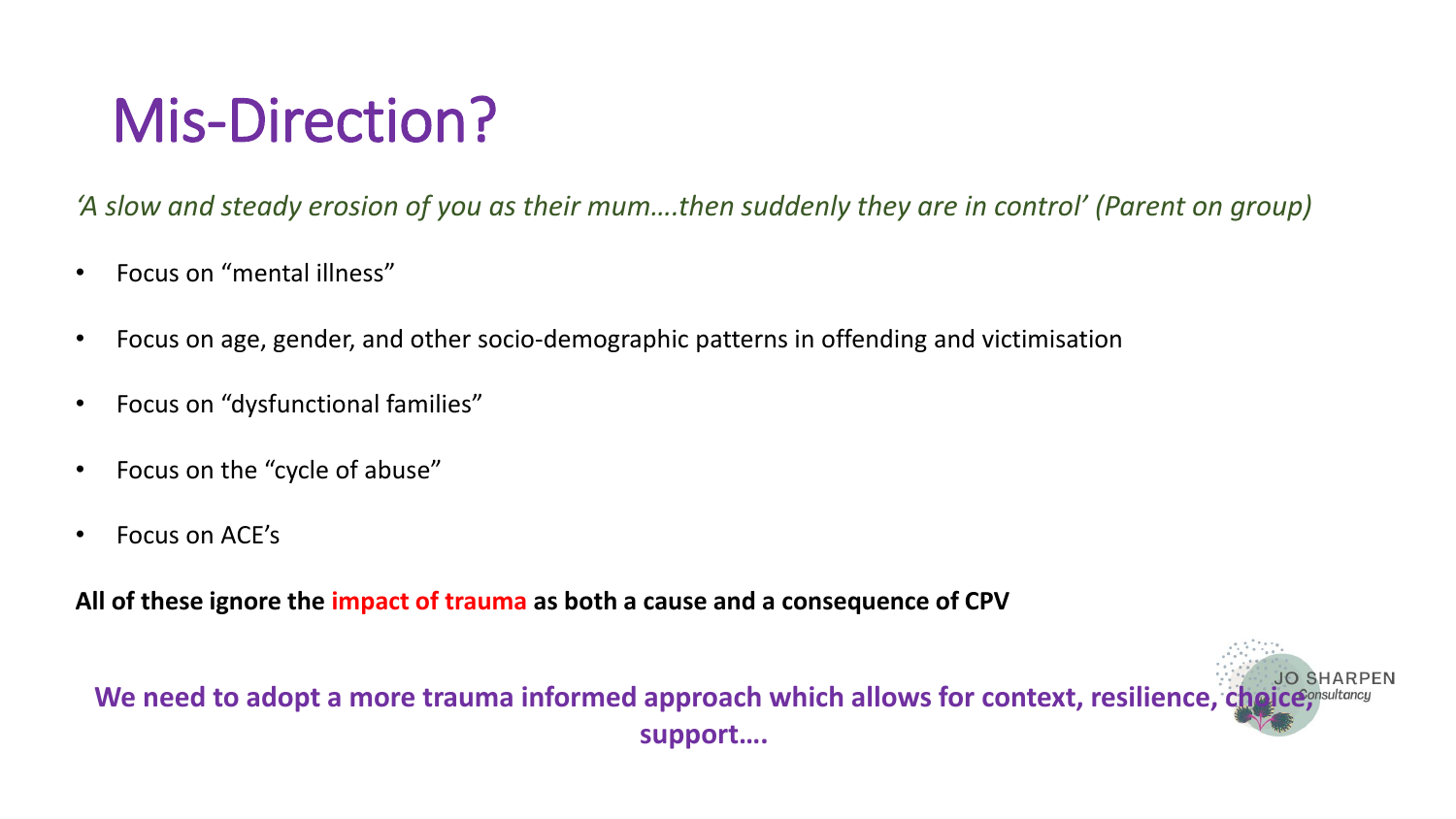# The Neurobiology of Trauma

*The Brain in The Palm of Your Hand Daniel Siegel* 

- Threat detected
- Immediate reflective response
- Critical decisions for immediate safety
- Non-verbal, illogical, unconscious
- Lower brain can take over
- Resources normally devoted to development are used instead for survival Jo SHARPEN



**www.avaproject.org.uk © AVA 2017**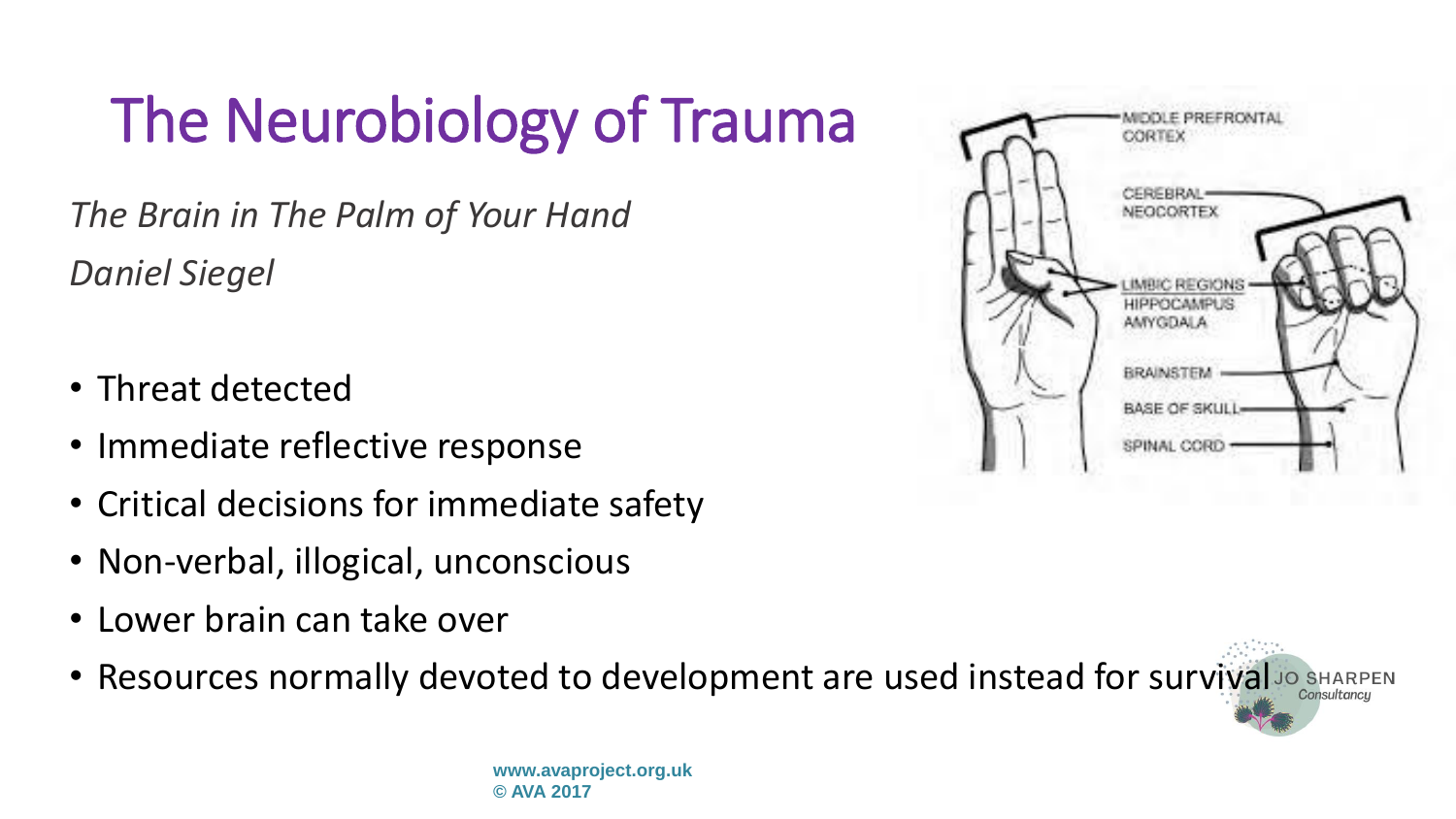#### **The Window of Tolerance**

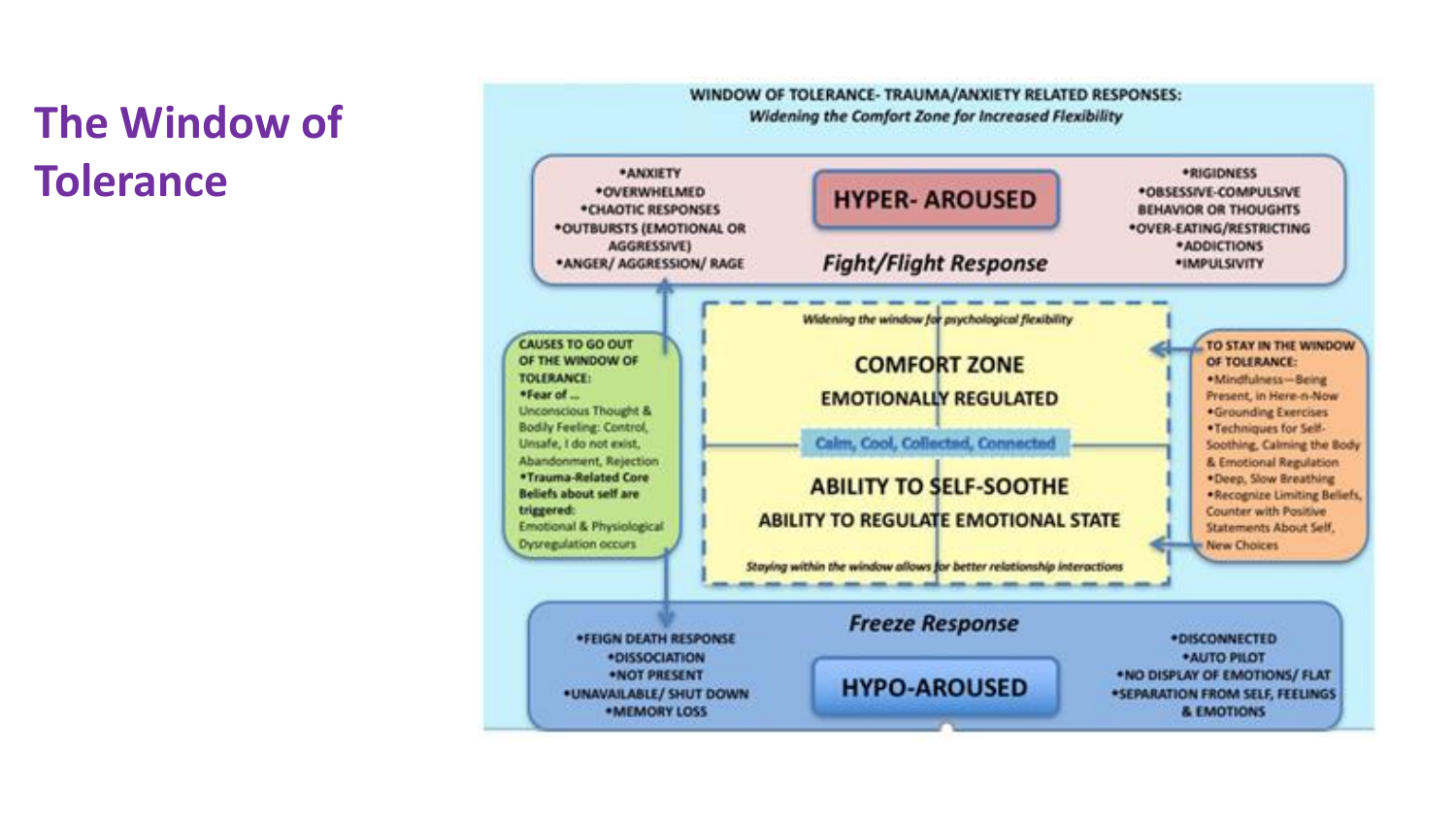#### Adolescent brain development

#### **Key points**

- •Adolescents who use family violence require a differentiated response to that of adults.
- •Maturity and development of adolescents varies significantly particularly if impacted by trauma
- Critical periods during brain development continue until mid-20s

•Prefrontal cortex develops last and is associated with the integration of key areas of functioning such as controlling impulses, initiating appropriate behaviour, making decisions, problem solving etc

Young people's behaviour is often the solution to the problem, not the problem.

Often we treat the behaviour this taking away a coping mechanism and ignoring the problem.

Are they AT risk or A risk?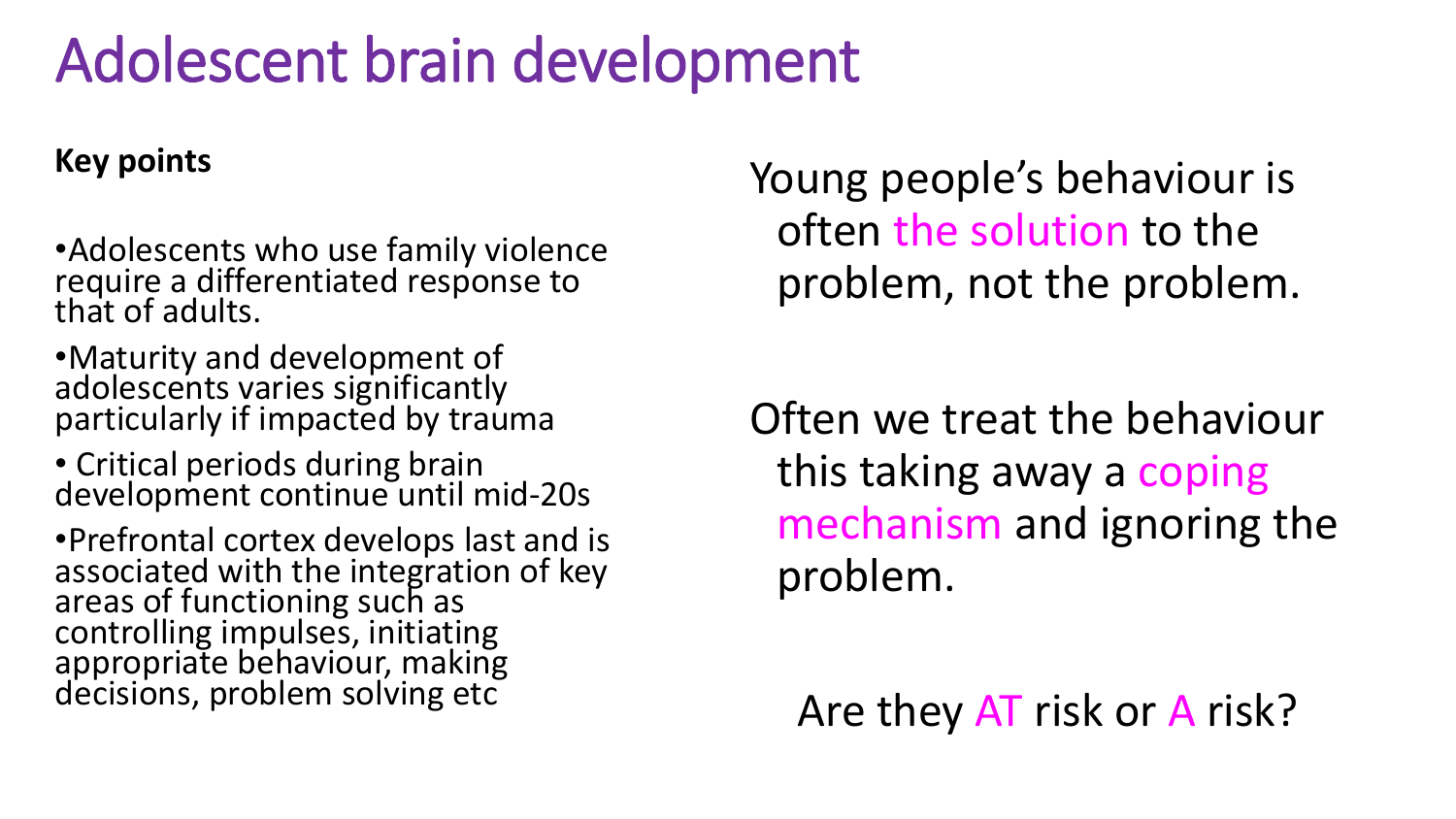## Trauma And Emotion Regulation

*(Ref: PhD Thesis – Victoria Baker)*

- Developmental trauma serious implications which can 'hamper the body's ability to regulate its response to stress which, in some, can mean higher cortisol levels and a 'primed' system that will respond acutely to further stressors or traumatic reminders'
- This could even extend to 'fearful, enraged, or avoidant emotional reactions to minor stimuli that would have no impact on secure children' (van der Kolk, 2005, p. 10)

*I get stressed over the most tiniest of things. Like... if I thought my phone was on charge and it's not been, because the plug's came out, I'll end up gettin' dead stressed like, I'll end up screamin' me head off just at myself, like 'Orrrr!'. Know what I mean? I'd probably end up tryin' to throw the phone…*"I can't stop myself from doin' it. It just happens and I'm like... I want to stop but my brain's gone". *(Jenn, female, 14, YOS)* **JO SHARPEN** 

Consultancu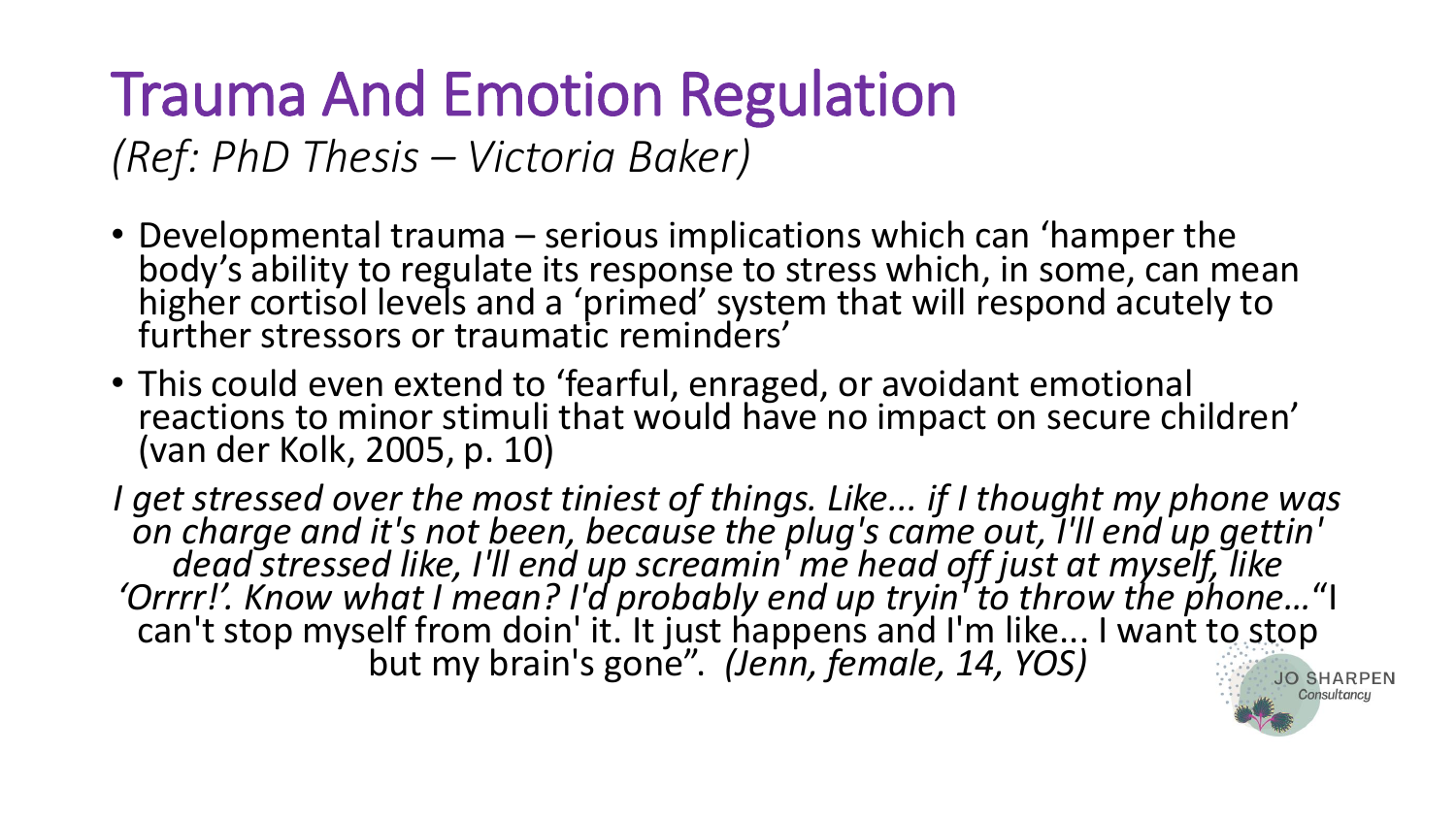### Comment from a parent...

*I agree it's limbic brain. I now see a tantrum as a release of negative emotion, and sometimes the trigger is relevant and sometimes it could be anything… The emotion seems to need to discharge. Don't know if this makes sense but that is how it feels. I agree that sometimes it needs to do a full cycle before you can go up again and I agree that until the emotional discharge is complete, the reasoning/language part can't have a place.*

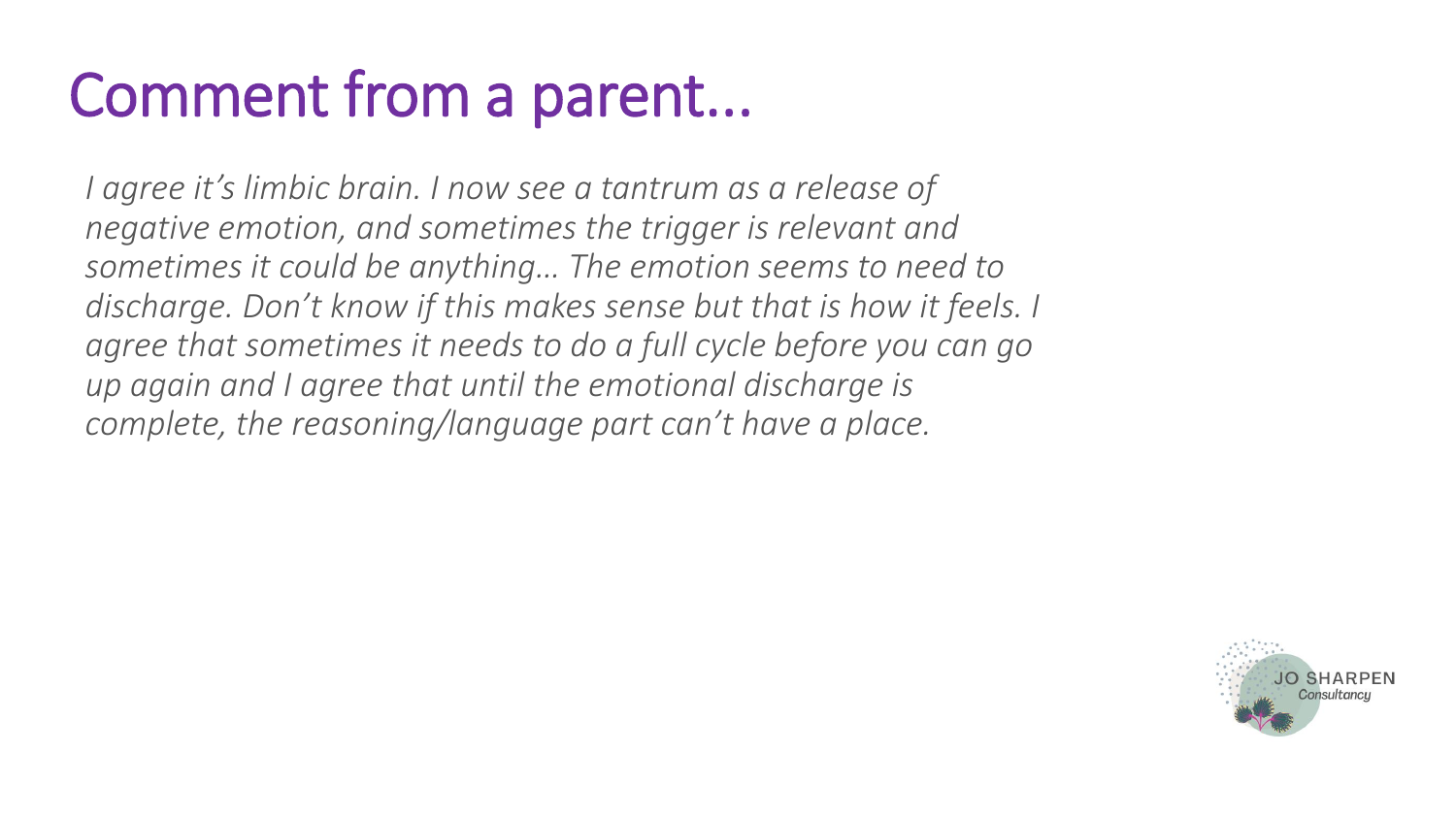#### Brainstem Calmers *(Beacon House)*

Brainstem calming activities need to be:

Relational (offered by a safe adult) Relevant(developmentally-matched to the child rather than matched to their actual age) Repetitive (patterned) Rewarding (pleasurable) Rhythmic (resonant with neural patterns)

Respectful (of the child and family)

- Music
- **Dance**
- Water and sand
- **Clay**
- **Throwing and** catching
- Yoga
- **Mindfulness**
- **Meditation**
- **Breathing exercises**
- **Blowing bubbles**